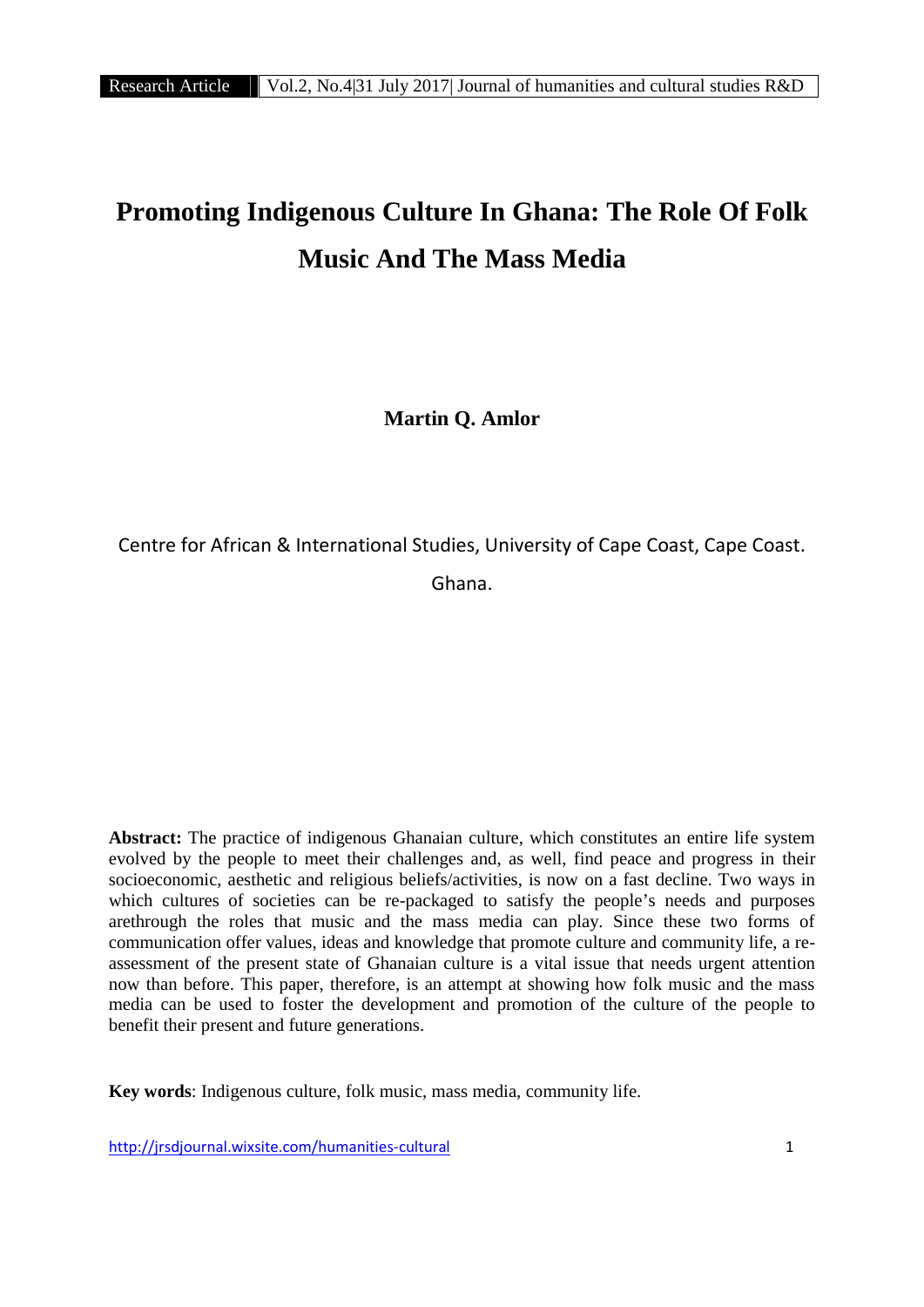## **Introduction**

African societies from primordial times regard their culture as a tool that not only shapes and molds their total life but also gives them the identity. A society devoid of culture lacks character and faces a possible doom or extinction shortly. The issue of culture, therefore, is so pervasive and critical to human life that in this connection, Onabajo argues:

People and culture cannot be separated. Culture stands for the aggregate values and concepts which characterize a community. It then follows that people who lack culture or are ignorant of their experience either written or unwritten are themselves not in full existence. Culture …… encompasses all the material and non-material expressions of people, as well as the processes with which these emotions are communicated. These consist of our literature, music, arts, customs, social institutions and other intellectual expressions of the society (2005: 94).

A striking feature which one can take note of in this contemporary era is the continuous growth and expansion of human societies and thus, making culture an authentic source of determining the direction in which a society must go if it wants to grow and develop.

### **Definition of culture**

Though culture is difficult to define, much educated elite have explained it from different perspectives and prisms. Culture for this discussion, is explained by Amlor and Alidza (2012:108) as the customs, traditions, language and values that define social groups such as those based on ethnicity, region, or common interests. A Cultural identity which contributes to people's overall well-being is equally important for their sense of self-esteem and how they relate to others. Aina (1992:32) explains culture as the totality of the past and ongoing experience, material and ideational, and constituting the way of life of people.

According to Onabajo (2005:93), culture, likened to tradition, is a belief, principle or way

of behaviour which people in a particular society have continued to observe for a long time. Cul

ture, therefore, exists in people's political institutions, literature, language and morality in a community, perhaps forever and passed on from one generation to the other. What moves people to cling to their cultures such as their morals, beliefs, desires, motives and values, depends on the type of society in which they develop and the activities and institutions that surround their life. Olaide (2000:6) shares the view that what people (Nigerians) call culture are traces of achievements of their forefathers at levels or stages of their development and the accumulative knowledge of these various achievements. Mari, in an interview with a traditional Nigerian head, Onogie of Igueben, Eluojierior Ehijoze 1 about his definition of culture, reports:

To understand people's culture, one must survey the whole gamut of their way of life. Such characteristics to be considered include the physical as well as the abstract. In other words, the concept examines the material and non-material aspects of the people's way of life. From the preceding, it is safe to deduce that culture is an ambiguous aspect of nature with ambivalent characteristics which are both physical and abstract. While part of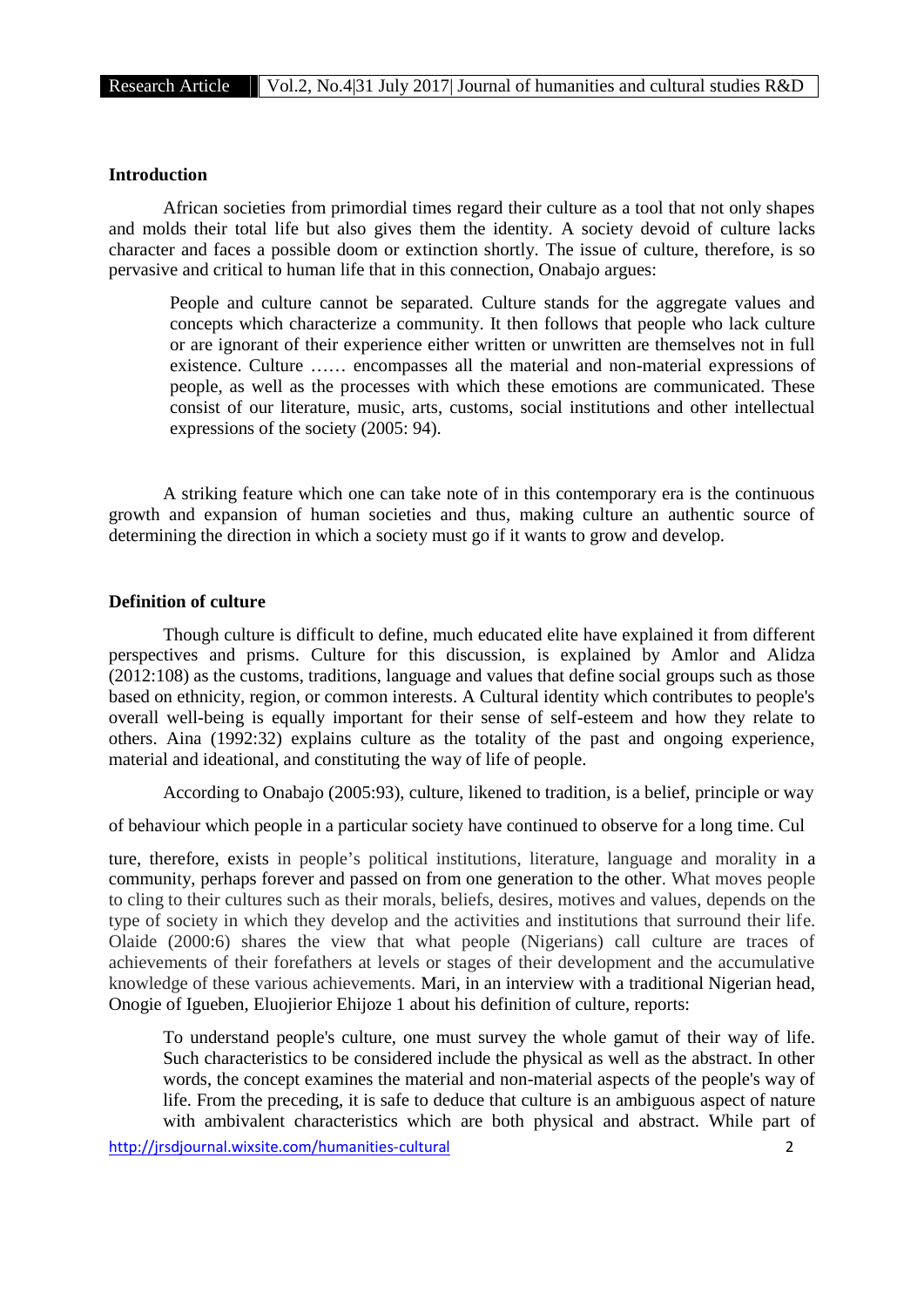culture cannot be pointed at in real physical terms such as beliefs, other aspects such as painting and carving in which there is the marriage of aesthetics and functionalism, are physical manifestations of culture (2015:162).

#### **Culture and community life**

Culture constitutes part and parcel of activities undertaken in African political, social and economic systems, ancient traditions, literature, languages and the arts. An individual, influenced or controlled by his/her acquired morals, depends not only on the culture that nurtured him/her, but also on influences from activities and institutions that are part of that culture. Community life according to Onabajo (2005) is almost the same as the culture of people, and it involves activities within the regulation and scope of culture and morals of the people. To him, the number and types of people in a community do influence that community and their social living, and pave the way for such traditions to have roles to play. Warren buttresses Onabajo's assertion and states:

Communities are likewise characterized by the things in which they are most interested, and their ways of living depend highly on the situations or qualities, or conditions on which they place value. The way society is organized does much to set the tone of the community and flavor the members' quality of daily living (Warren, 1965:12).

#### **What is folk music?**

Nketia (1974) explains folk music as an aggregate of musical expressions which linguistic, ethnic, tribal or clan groups have specialized in and perform since the advent of Europeans. This genre, which typically has unknown composers, is mostly devoid of foreign cultural influences, and are orally transmitted from one generation to the other. In Africa cultures including those in Ghana, traditional songs, dances, stories, proverbs, legends, myths, rituals, initiation rites, and artifacts constitute a data bank of folklore that has values and symbols that serve specific needs and purposes of the people. Thus, exposure to song lyrics, as expressed by Brand (2010), not only teaches vocabulary, grammar, rhythmic speech, phrases, and meanings, but also serves as a sort of ambassador of a culture which offers members of a society lessons in grasping the nature and style of a particular societal life. Nzewi (1997) similarly emphasizes the role of African folk music in establishing the cultural identity of society:

These musical types, (variously or collectively) have the capability of emotional expression, aesthetic enjoyment, entertainment, communication, symbolic representation, physical response, enforcing conformity to social norms, validating social institutions and religious rituals, contributing to the continuity and stability of culture, protecting, conserving and integrating the society. While some feature incidentally in human activities, others are strung to ceremonies such as childbirth, incision/circumcision, installation, war, farming, festival and funeral celebrations.

To achieve the goal of a successful development and promotion of Ghanaian culture, there is the need for us as citizens, to reconsider the Ghanaian *Akan* societal maxim; *Sankofa*, a term which literally urges Africans to go back to their roots and pick up from where they have left or abandoned their cultural heritage especially those that are still relevant to satisfy our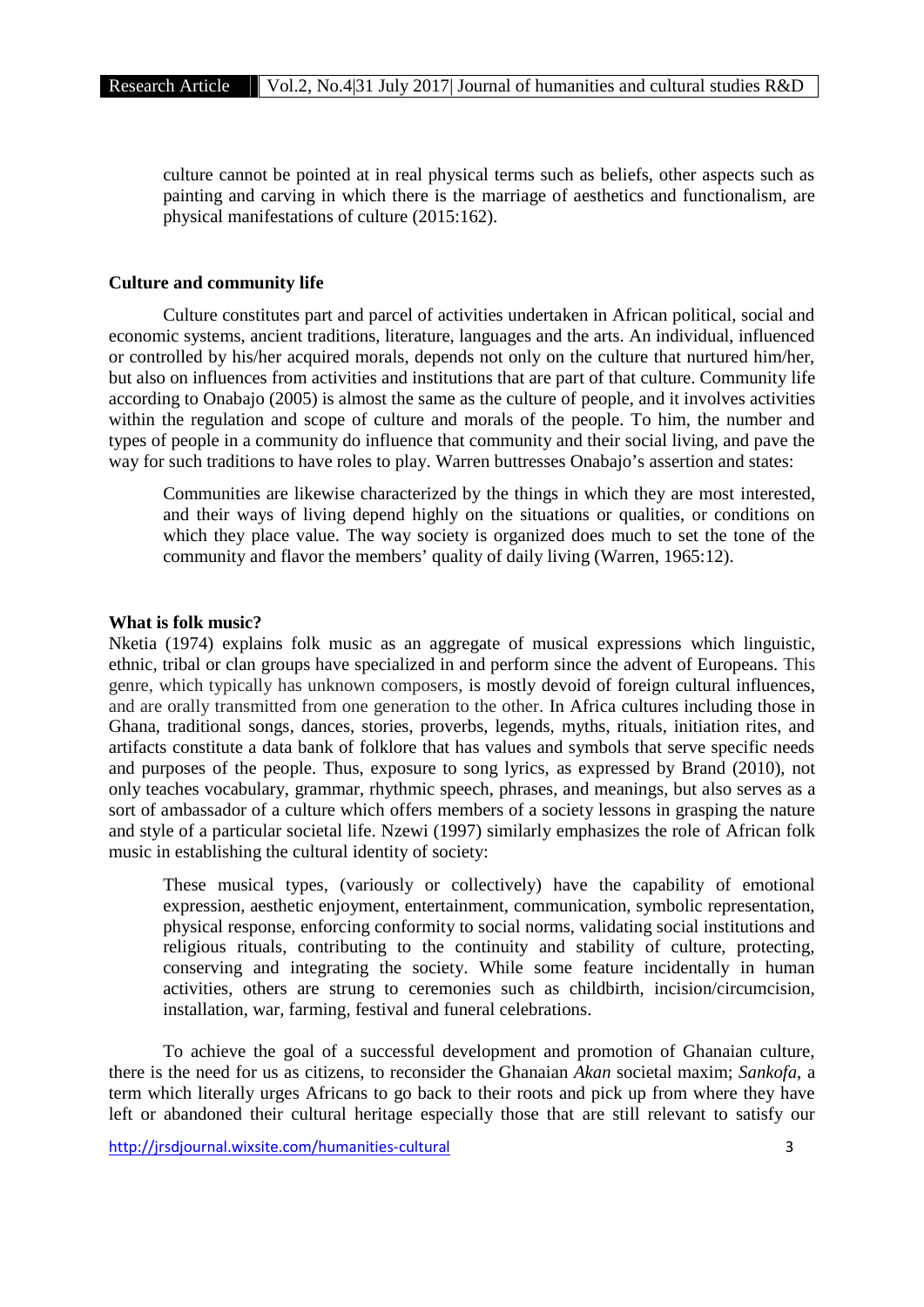present needs and purposes (Amlor, 2015:310). Promoting culture, therefore, in contemporary Ghana is a pressing issue that demands an urgent attention and action of all. From the preceding, it is obligatory for every Ghanaian to acquire a cultural education that would yield certain benefits. Similarly, the UN Agenda 21 (Chapter 36) stresses the need for education:

Education, both formal and informal, is widely used as a conservation intervention in order to develop positive attitudes, and it is often assumed that effective education will automatically lead to……responsible behavior which creates ethical awareness, values and attitudes, skills and behavior consistent with sustainable development and for effective public participation in decision-making. To be effective……development should deal with the dynamics of both the physical/biological and socio-economic environment and human (which may include spiritual) development, should be integrated into all disciplines, and should employ formal and non-formal methods as effective means of communication.

Cultural education as a learning process, aims at increasing knowledge and awareness about people's life and its associated challenges (UNESCO, Tbilisi Declaration, 1978). From the preceding, it is incumbent on the citizenry of Ghana to gain knowledge about how their collective actions can be directed at salvaging the country's failing and falling native culture.

The paper now examines the relevance of Ghanaian folk music and the mass media and demonstrates how they can foster the development, practice and promotion of Ghanaian culture to benefit both present and future generations.

#### **Folk music and promotion of Ghanaian culture**

Folk music, couched in the language of people, is part and parcel of indigenous Ghanaian culture that can be re-tooled to mold the life of the people socially, politically, economically and religiously to firmly build a high culture and identity. The power, pleasure, and art of movements that accompany folk songs during dance performances, do express the historical, sociological, spiritual and emotional sentiments that depict individual and corporate life and identity of indigenous Ghanaian societies. Promoting Ghanaian culture, therefore, can materialize through the implementation of development strategies put in place to achieve this goal. Since development implies a willingness to improve or move towards enhancing the quality of life of people or a majority of people in a particular society/community, (Onabajo, 2005:93) states:

Development creates a more active system where relations that have been dormant are awakened and parts that have been largely eccentric become interrelated and able to bring enormous progress in further activity and productivity. This embraces the social and cultural progress of that society, including multitudes of different types of changes (in a society) from the relatively accurate notion of economic expansion to industrialization and increase in literacy.

## **Folk music as a cultural didactic tool**

Apart from its entertaining value, folk music can be used to inform and educate traditional societies on topical issues that affect them in their communities. Informal education can be directed at checking selfish and negative attitudes that lead to environmental degradation such as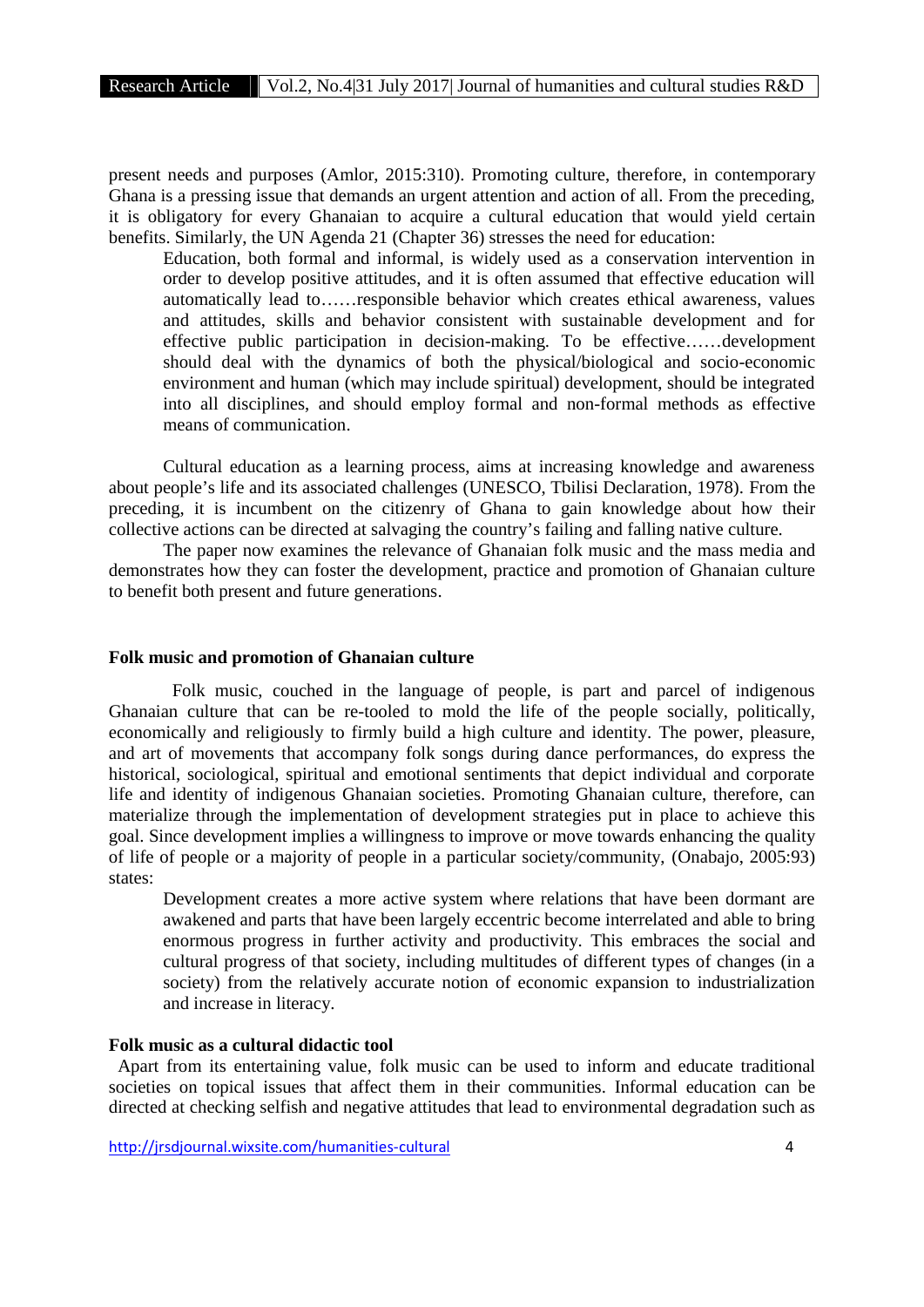illegal mining (*Galamsey)*, bush burning, deforestation through logging, water pollution and ways of resolving such problems must first begin with children in their young and formative years, for, they shall in future, be the custodians of our societal culture. Since they learn faster through songs laden with play activities, repercussions of apathy towards indigenous cultural practices as well as their solutions must constitute themes of simple folk songs that can be composed, memorized and sung at school and during their leisure times. The songs must also stress social etiquette of the communities and create in the people, particularly the youth, awareness and sensitivity to issues of unity and peaceful coexistence through strict observance of laws via other native communication channels such as stories, riddles, proverbs and taboos to create safe communities that are devoid of conflicts and health hazards.

## **Folk religious music and promotion of Ghanaian culture**

A religion which constitutes part of the culture of Africans, is a universal phenomenon found in every human settlement. African societies are aware of super powers whose spirits are reached during worship through music performance, be it instrumental, vocal, dance or a combination of two or all three forms. Religious music is believed to psyche the people to commune and enhance peaceful co-existence with the spirits, nature and the environment.

Awuah-Nyamekye stresses the spirituality of Akans; a large Ghanaian ethnic group and states that Akans believe that land, water, forests, grooves, animals and plants are not just factors of production but have their place within the sanctity of nature. Traditional religious music must be used to highlight the positive roles that nature plays in the survival of humans and excite a reciprocal gesture from humans to preserve nature as well (2014:50). A step in this direction can preserve our flora and fauna as tourists' sites that can yield foreign exchange for the country.

#### **Re-packaging and marketing indigenous Ghanaian music**

At present, one can observe that apart from the celebration of festivals, funerals, and some state functions which incorporate indigenous musical performances like *agbadza, adowa, bambayaa* and *gome* into their programme of activities, very few Ghanaians today organize public or private events and invite indigenous musicians to entertain the attendants. This shows that these traditional music genres according to Asiedu (2003:38), "are not attractive to people, especially the youth. This is why very little or nothing at all is heard about them during music awards held in the country including the nationally recognized Ghana Music Awards".

If *Mapouka*, a collection of refined folk music genres performed in neighbouring La Cote d'Ivoire, and folk tunes re-packaged from the Fon ethnic society in the Republic of Benin by a Beninois Angelique Kidjo, an international and Grammy award-winning music recording artiste have all now turned into global hits, what prevents our local Ghanaian musicians, sound engineers and music producers from following the La Cote d'Ivoire and Benin examples? Traditional Ghanaian music performers from the countryside have little chances of coming to limelight because music producers and the media are interested in only those whose works have already made hits in the cities. Asiedu (2003:38) in this direction, remarks:

This may be part of the reasons why radio listeners and television viewers are constantly bombarded with the same tracks of music that often have western influences. There are lots of artistes out there in the regions, districts, towns and villages who have songs with good rhythms and lyrics but unfortunately; nobody seems to be interested in their works. Every music producer is interested in working with "already made" artistes in order to avoid sacrificing time and money to unearth fresh talents. This attitude needs to stop.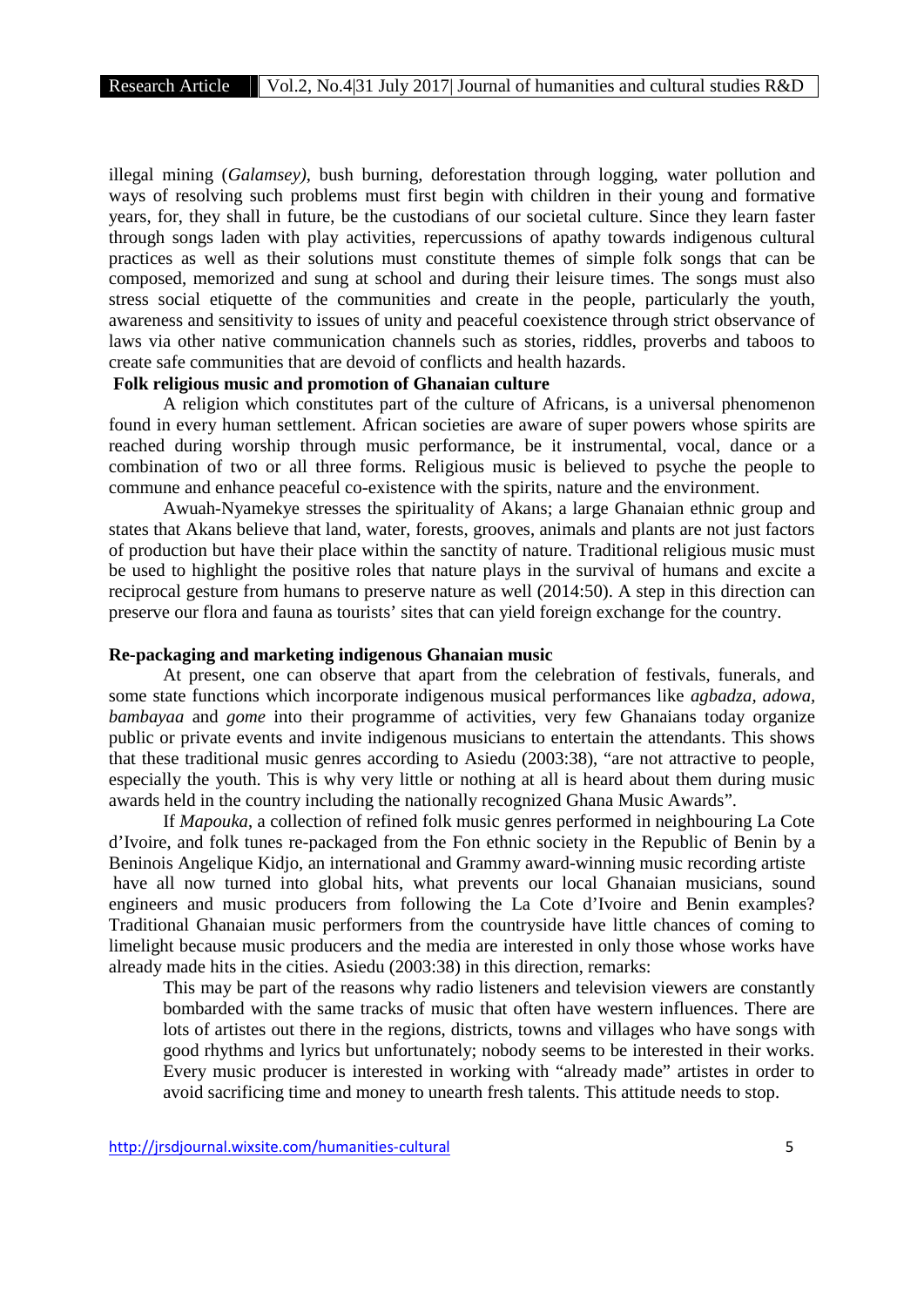From the above, it is evident that if nothing concrete is done about this unfortunate development, indigenous music as a component of Ghanaian culture; will continue to stagnate and remain under the strong foreign influence. The outcome will be profane lyrics, sexy video clips and life styles that may be offensive to the people and their culture. It is high time music is re-packaged to attract the citizens, especially the youth who are the future custodians of Ghanaian culture. "Music has raked in lots of foreign exchange for the United States of America, Jamaica, and other Western countries who see its economic value and market it well" (Asiedu, 2003:38).

#### **The role of stake holders**

The government, Ministry of Culture and Tourism, the media and music producers can put in collective efforts to support musicians financially and logistically to compose Ghanaian musical types and re-package them properly into audio-visual compact discs (CDs) and sell them in and outside Ghana to rake in foreign exchange to benefit the musicians, stakeholders as well as the government.

## **The Mass media**

Communication remains the most fundamental element of society for its progress. Modern epoch of information technology also known as 'satellite communication' necessitates mass media as part and parcel of human existence, experience, and endeavor. Through communication, members of a society share their experiences and knowledge, understand each other and generate collective vision and wisdom. Communication through the mass media promotes social cohesion that firmly welds communities together, and….contracts the globe into a village (McLuhan, 1964). Voelker also sees the mass media as important forces in our society which provide information and entertainment and at the same time, have persuasive powers that are capable of effecting radical social changes. The role of the media in the development and promotion of culture, moral and community life can, therefore, not be overestimated (1975:22).

The electronic media, in particular, provide a global view that has allowed us to become involved in concerns far beyond the scope of earlier generations. Culture, morals and community opinions have been changed mostly by the fact that the mass media can provide seemingly uninterrupted news that influences indigenous culture, community life and people's morals (Onabajo, 2005:93). The paper now examines the relevance of television and radio as two principal forms of communication media:

#### **Television**

According to Menon (1981) cited by Alahari (1997), "the notion of individuality is lost in the word 'mass' and various forms of media such as television, radio and newspapers, report events intended for a large number of listeners, viewers and readers. The mass media especially the digital media have huge potential for generating change and public awareness of the culture of a country through education as a way of bringing desirable social changes that can facilitate her development goals".

A first step that the media can adopt to promote education and conservation of indigenous culture, is to reach out to the masses in both urban rural communities of Ghana and engage in what Singhal and Rogers (1989) describe as taking crucial roles by explaining cultural themes, providing technical information about relevant problems of culture and possibilities about appropriate management and innovations that can be carried out by the people.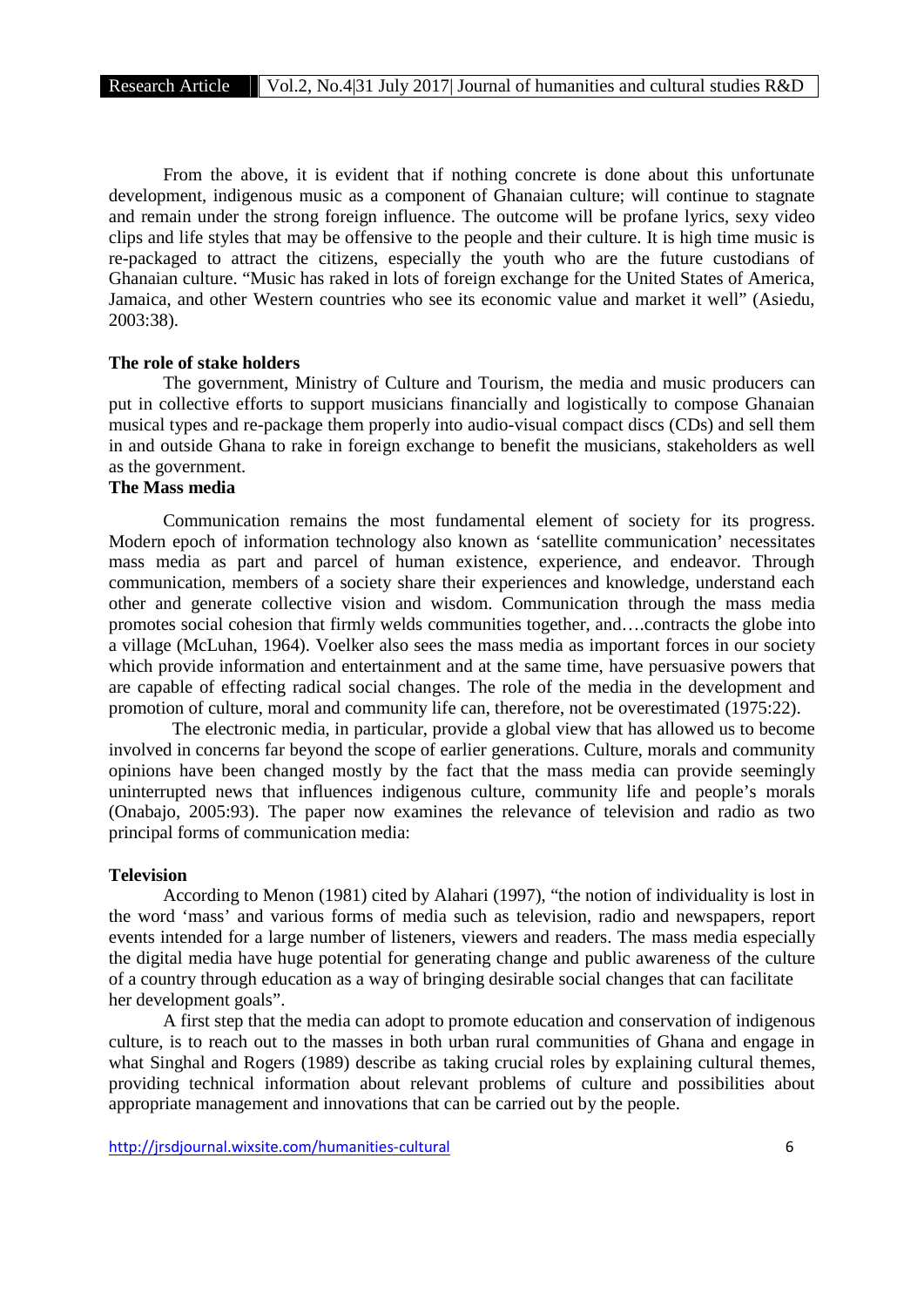#### **What is Television?**

Television (TV) is a communication medium which is principally used for transmitting and receiving motion pictures that can either be monochrome (black-and-white) or colored, with or without sound over a distance. According to Anthony (1991:191), the etymology of the word, television, is derived from mixed Latin and Greek roots meaning 'far sight'. That is, 'tele' in Greek, refers to far and 'vision' in Latin means view. Mari (2015) further adds that the term, television may also refer to a television set, television programming of the television transmission.

## **Role(s) of Television**

If any developing country opts for television…. it must be because, among other things, TV has an important role to play in advancing the process of national development. It has, and is still making a lot of impact on the economic, political, social, cultural and educational advancement of a nation. It is the most effective modern means of mass communication now available to humankind (Akpan, 1988:13). As a communication device, TV uses programs as tools to preserve, promote and project indigenous Ghanaian culture in the form of drama, documentaries, animated television commercials, and alternative indigenous educational knowledge. As the most effective modern communication medium, (Onabajo, 2005) ascribes to certain important functions that stem from its audio-visual character and effectiveness in influencing development. Among its functions, TV;

- i. can present things as they really are; (realism achieved through sight and hearing).
- ii. can show events as they are happening (telecast of life events or performances).
- iii. Addresses people on a wide range of subjects that are both comprehensive and flexible.
- iv. addresses both the literate and the illiterate with equal success and effectiveness.
- v. speaks to the individual intimately and also lends itself to group reception.
- iv. has both intellectual and emotional appeal.

Cowdell argues that "television enhances cultural growth through the process of acculturation. This is best achieved through such characteristics explained as indigenizing what is foreign, idealizing what is indigenous and nationalizing what is sectional" (2013:176).

TV as a mass medium affects or influences many people and inculcates socio-political and cultural values into them. As a communication medium, it has done much and can do more by activating human intentions and cultural growth by promoting educational programs that should not only be confined to schools but also be extended to cover other socio-cultural values such as taboos, proverbs, and drama which give moral lessons to viewers.

Since programs on TV as a communication medium, are flawless, the need to guard against telecasting alien or bizarre culture and social activities that endanger the stance of traditional Ghanaian values is very critical. Instead, in-depth attention should be paid to the socio-cultural roles of this medium which activate, socialize, homogenize and adapt people to cultural values by shaping their opinions, attitudes and morals so as to build a useful and an all embracing cultural heritage that can instill good virtues into the people, especially the youth, and bind them as one people with a common destiny.

## **The Radio**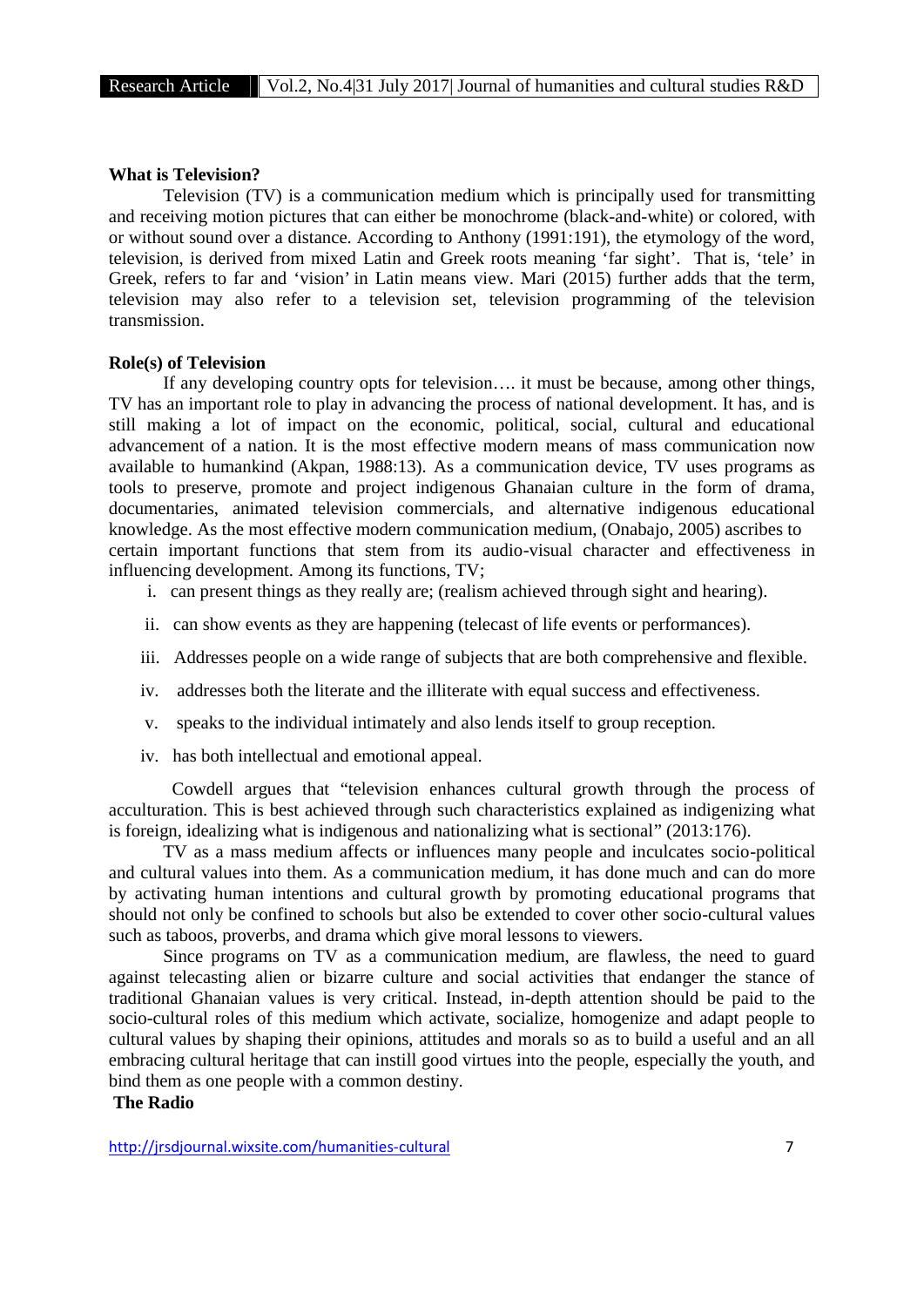The British first introduced radio to Ghana in the 1930s and used it as a propaganda tool to secure the loyalty and support of her colonies during the Second World War. During that time, radio became an important vehicle for providing information on the African soldiers fighting on behalf of the allies. Later, a broadcasting service originally known as the Gold Coast Broadcasting System, begun on 31 July 1935 from a wired relay station opened and located in a small bungalow on 9th Road near the Ridge Police Station in Accra by the then Colonial Governor, Sir Arnold Hodson. It was code-named Radio "ZOY" and manned by eight technicians. The service of the Gold Coast Broadcasting System (as it was then called) begun in four Ghanaian languages: *Fanti, Twi, Ga, Ewe*, and later, *Hausa* was added. The name was later changed to Ghana Broadcasting Corporation (GBC) upon the country's independence in 1957 (McCauley and Peterson (2003).

The main reasons for introducing the relay service was to bring news, entertainment and music into the homes of all and sundry as a way of curtailing barriers of isolation and ignorance which hinder progress and, as well, enable the people of the Gold Coast to improve on their rich music culture. The legislation that set up GBC as an establishment was the National Liberation Council (NLC) Degree number 226(NLCD266) of 1968.

## **Government's monopoly of Airwaves**

Though the Ghanaian constitution made provision for the ownership of private radio and television stations, it was not until 1993 that intellectuals began to talk openly about the need for the government to free the airwaves. In May 1994, residents of Accra woke up to the sound of a pirate Frequency Modulation (FM) station called 'Radio Eye' owned by one Dr. Charles Wereko Brobbey an energy expert. The confiscation of his broadcasting equipment sparked bloody riots in Accra and ending the first attempt at breaking state monopoly over broadcasting in the country. It was not until July 1995 that Joy (FM) station was licensed to go into private broadcasting in Accra. Since then, the operation of private FM stations increased in number in Accra with several others spread across the ten regions of the country.

#### **The role(s) of Radio**

According to Ansah, (1985), one achievement derived from the role played by radio in Ghana has been the forging of a common spirit of national cohesion and identity. He further argues that opening up of the airwaves initially stimulated development and created more jobs like it did in Asia and Central America. Cantrill and Allport (1935) referred to this integrative role of radio when they wrote:

When a million people hear the same subject matter, the same arguments and appeals, the same music and humour, when their attention is held in the same way and at the same time to the same stimuli, it is psychologically inevitable that they should acquire in some degree common interests, common tastes and common attitudes.

#### **Radio and culture promotion**

Radio as a mass medium, in the past, supported and aroused the appetite and love for traditional Ghanaian cultural practices such as music performances, festival celebrations and religious activities of the people. It is sad to note that at present all these practices are now on a fast decline. There is, therefore, the need to re-introduce radio programs and aim at educating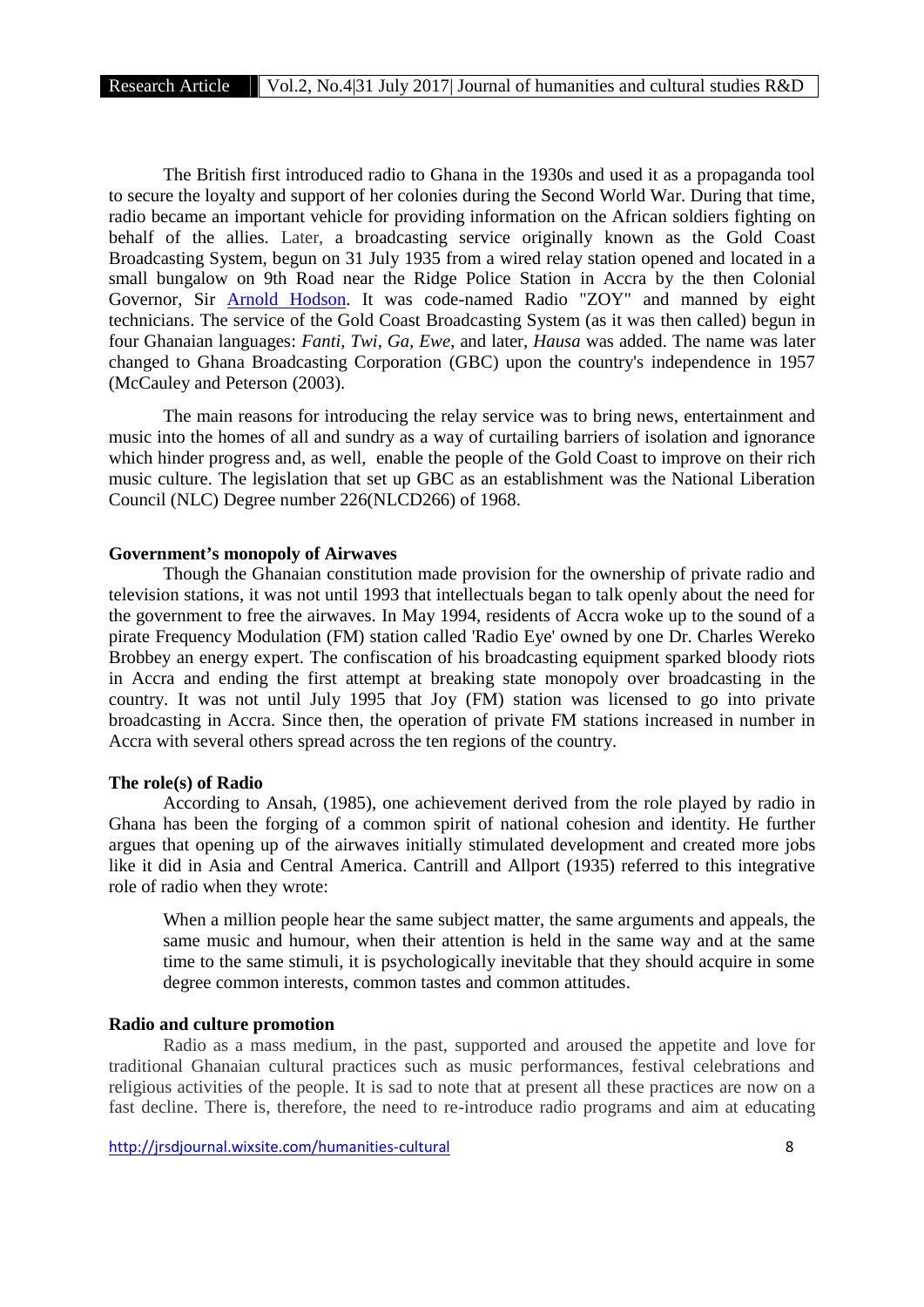and sensitizing the citizens, especially the youth on the virtues of our cultural practices which in the developed world, constitute a significant element of the economies of many countries. Radio discussions should be intensified and focused on the dangers of apathy towards our cultural practices. To regain our past cultural glory, there is the need to go back to re-assess and implement guidelines that informed the type of radio broadcasts on GBC at the time of its establishment. These guidelines/laws must also bind the numerous FM stations that now abound. For example, in the past, guidelines on putting up music programs on air emphasized on:

- a. African music performance, with an in-depth concentration on Ghanaian music.
- b. Ghanaian or African music to constitute a minimum of fifty (50) percent of all music broadcasts on the radio every week. Care must also be taken to have a fair representation of music of all ethnic groups in the country.
- c. Particular attention must be paid to the taste, lyrics, decency, morality and social values of the songs.

Radio broadcasts/discussions must not only inform the Ghanaian public about the adverse effects of foreign 'morals' that sneaked into Ghanaian or African societies under various cloaks and destroyed the people's cultural systems but also suggest ways of avoiding such negative external values. The discussions must involve traditional and opinion leaders as well as government personalities to share their knowledge and cultural experiences that can help promote love and appreciation for Ghanaian culture as a tool that facilitates shared opinions, unity, and encourages the development and welfare of individuals and the society as a whole.

## **Radio and school programs**

The lack of suitably designed Ghanaian-centred school curriculum, research and teaching methods and lack of qualified teachers to promote the teaching and learning of indigenous knowledge is a great setback to acquiring cultural knowledge that satisfies Ghanaian needs and purposes. Deliberate efforts must, therefore, be made to integrate the study of indigenous knowledge into the curricula of basic, secondary and tertiary institutions. Topics treated must include poetry with themes on the importance and care for Ghanaian culture (Amlor, 2015:305).

In the past, some radio programs offered distance learning to school pupils. This was Followed in 1992, by a "Literacy Line," a functional literacy program produced by the Nonformal Education Division (NFED) of the Ghana Education Service to provide adult education especially to elderly Ghanaians who were illiterate (Ghana Broadcasting Corporation Research Paper, 1985). At present, these educational programs via radio have gone defunct. To increase the literacy rate of Ghanaians, there is the need to re-examine, revive and rigidly implement the abandoned policies that first guided GBC radio broadcasts; among which were the following:

- a. All radio stations must endeavor to broadcast educational programs of high quality and based on a specific curriculum designed for the methodical teaching of a subject, and personnel who presented the school programs must be experts in the subject(s) handled.
- b. sponsors of schools' broadcast programs must be allowed to feature their advertisements only at the beginning and end of the programs.

Radio can also be used for cultural innovation or diffusion. Since culture is not static, radio can help remove the negative aspects of our culture and help the citizens to absorb that which will improve their welfare and culture awareness. The radio can also be used to educate children, the youth and adults, on the achievements of our cultural heritage in terms of art, music, drama and poetry (Onabajo, 2005). Drama programs can also be used as important means of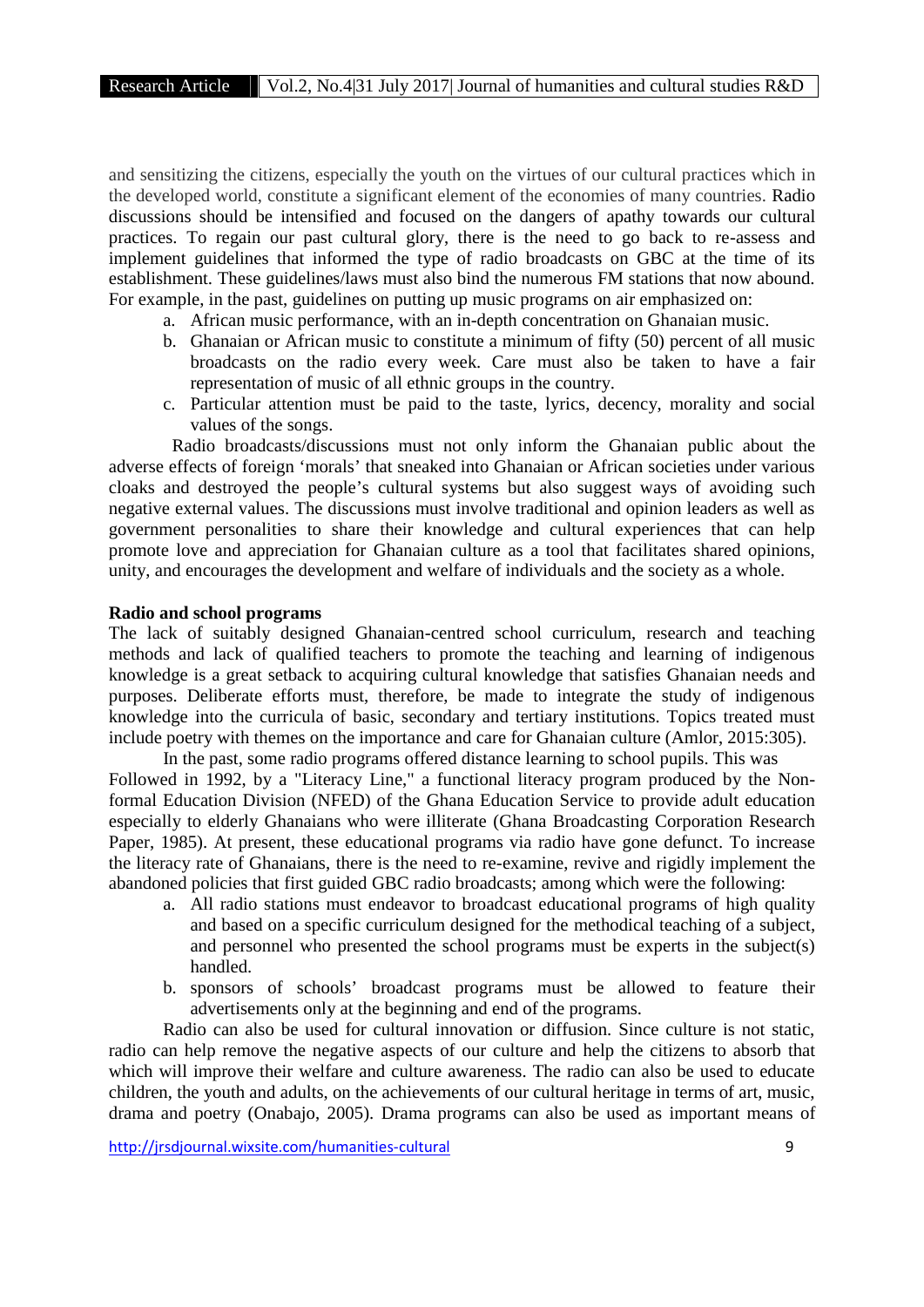education, creating the national consciousness, entertainment, as well as serving as vehicles for promoting the social, economic and cultural objectives of the country.

## **Implications**

There are emerging trends in Ghana and many African societies which are not completely the making of the African/Ghanaian but rather from external socio-cultural pressures. While this paper does not aim at totally condemning foreign cultural influences, it suggests that there should be the adoption of only aspects that can enhance and project African cultural identity or values. In this direction, the personnel in the print/electronic media, composers/arrangers, researchers and performers should be mindful of these values and consequently protect them. If the aim of the mass media for example, is to inform, educate and entertain, the bulk of items that constitute the programs should reflect the environment in which the listeners and viewers live. This would enable them (citizens) know the essence, understand and take pride in appreciating and practicing their cultural heritage (Amlor, 2011:28).

Amlor (2011) further argues that policy makers in the educational sector should be conscious of the fact that majority of the products from the basic schools, colleges/universities would serve as future professionals in African societies; hence, the inclusion of African folklore as a basis of the curriculum is quite crucial. Utilizing these positions as champions of their professions and culture, would ensure a solid foundation for the future generation to build on.

In addition to the above, the government in collaboration with the Ministry of Culture and Tourism, NGOs and other stake holders can arouse the interest of the people by providing financial and technological support in the form of resource materials such as highly improved TV and radio transmission gadgets and public information vans to explain important topical issues relating to Ghanaian culture to both urban and rural dwellers. This will instill into them, a new cultural behavior, values, attitudes, commitment and skills that can protect, improve and promote a good quality indigenous culture that can be of benefit in and outside Ghana.

## **Conclusion**

African societies, from primordial times, regard their culture as a tool that not only shapes and molds their total life but also gives them the identity. A society devoid of culture lacks identity and faces a possible doom or extinction shortly. The issue of culture, therefore, is pervasive and critical to human life and existence. The practice of indigenous Ghanaian culture, which constitutes an entire life system evolved by the people to meet their challenges and, as well, find peace and progress in their socio-economic, aesthetic and religious beliefs/activities, is rather now on a fast decline. To arrest this unfortunate situation, the paper discussed the need for the revival of Ghanaian culture and demonstrated how folk music and the mass media could foster its development and promotion through redirection, information, education, political and social mobilization and recreational activities to benefit the country's present and future generations. As communication channels, the interwoven roles of folk music and the media should be aimed at supporting, motivating and mobilizing the entire citizenry to embrace, develop and promote an integrative indigenous Ghanaian cultural system embedded with morals/values that can facilitate the attempt at achieving a state of nationhood, identity and national economic prosperity.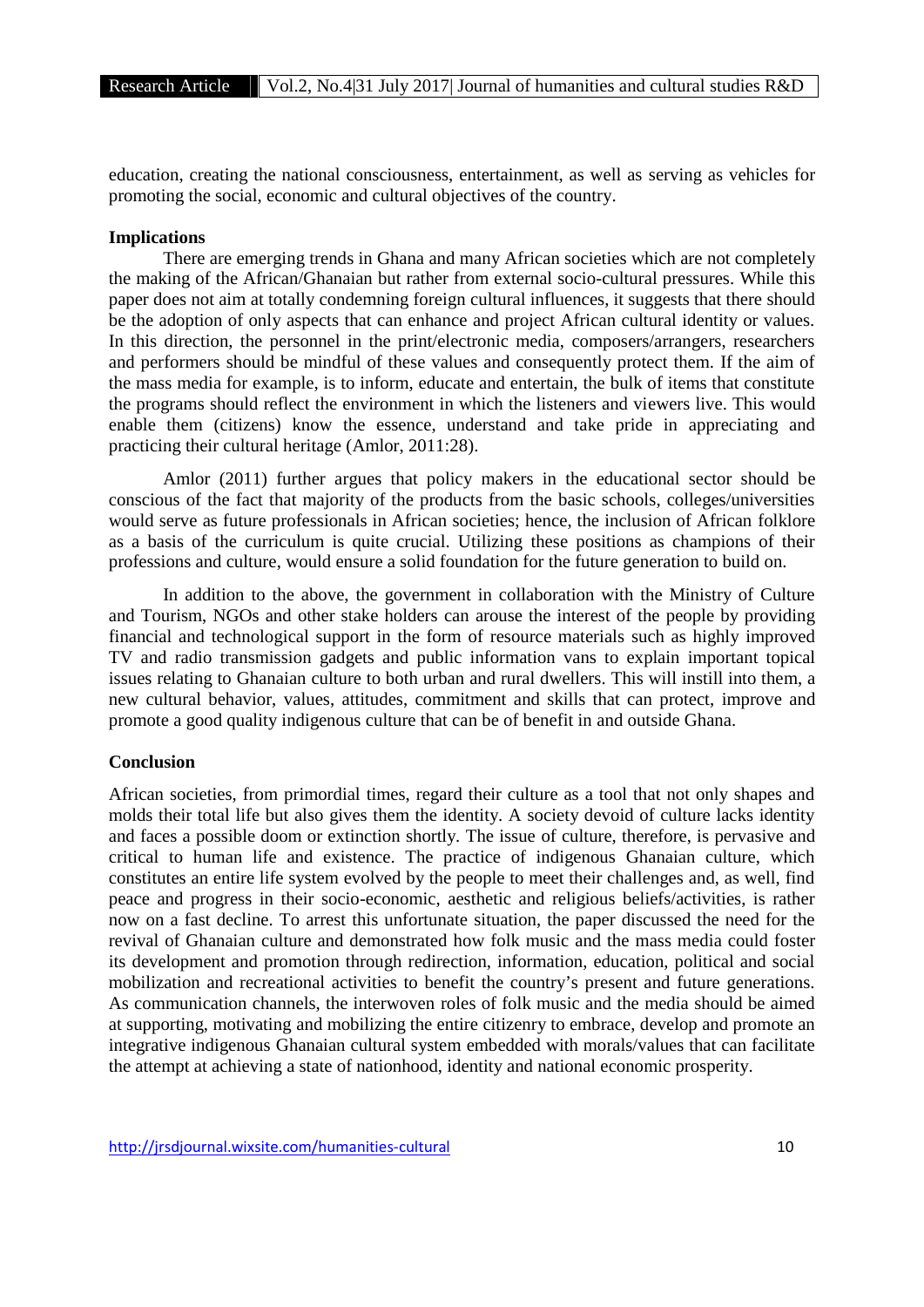#### **References**

- 1. F. Onabajo, Promoting Indigenous Culture and Community Life through the Mass Media. In *Journal of Studies of Tribes Tribals,* 2005, *3(2): 93-98*, Kamla-Raj Enterprise.
- *2.* Amlor, M.Q. and M.Q. Alidza, Searching and picking the rotten grain from within: Conflicts as barriers of Africa's development. In (*International Journal of Developing Societies, 2012) Vol. 1(1): 20-26.*
- 3. T.A. Aina, Culture in the context of national development: The Nigerian case. In E. Clark & D. Jegede, (Ed.) *Culture and nation building*. (Lagos: National Council for Arts and Culture. 1992) 30-42.
- 4. Olaide, A. B. *Badagry: The cultrural heritage*. (Lagos: Asefada Ventures, 2006).
- *5.* O. J. Mari, Television as a tool for promoting Nigerian culture. In *Ekpoma Journal of Theatre and Media Arts,* 2015), (*5)162-168.*
- 6. R.L. Warren, *Studying your Community*. (Toronto: Collier-Macmillan Press Ltd., 1965)
- 7. J.H. Nketia, *The Music of Africa*. (London: Victor Gollancz Ltd., 1974).
- *8.* O. Brand, The early years of folk music: Fifty years of the tradition. 2010. Available: http://books.google.com.gh>books. Retrieved: 5 May, 2017
- 9. M. Nzewi, *African Music: Theoretical Content and Creative Continum: The CultureExponent's Definitions*. (Oldershausen, Germany: Institut fur Didaktik Popularer Musik., 1997)
- 10. M.Q. Amlor, "Promoting Indigenous Knowledge for Sustainable Development in Africa: *A* Case Study of Ghana" in M. Mawere and S. Awuah-Nyamekye (Ed.) *Between Rhetoric and Reality: The State and use of Indigenous Knowledge in Post-Colonial Africa.* (Bamenda Cameroon. Langaa, Research and Publishing Common Initiative Group, 2015), 287-318.
- 11. UN Agenda 21 (chapter 36): Promoting education, public awareness and training. Available at http://www.un.org/esa/dsd/agenda21/res\_agenda21\_36.shtml. Retrieved: May 4, 2015.
- *12.* UNESCO Tbilisi Declaration Environmental education, and the role of the media, 1978. Available at http://faqexplorer.com/ Retrieved May 27, 2015.
- 13. S. Awuah-Nyamekye, . Indigenous ways of creating environmental awareness: A case study of Berekum traditional area. In *Journal for the Study of Religion, Nature and Culture, Vol. 8(1): 46-63.* (Equinox Publishing Ltd., 2014).
- 14. W.A. Asiedu, Promote traditional music and dance. In (Saturday, October 5, 2003 issue of the Ghanaian Sunday Mirrow. 2003) 38. M. McLuhan, *Understanding media; the extension of man*. (London and New York: Ark Paperbacks, 1964)
- 15. F. H. Voelker, *Mass Media: Forces in Our Society.* (Atlanta: Harcourt Brace Jovanovich Inc., 1975).
- 16. S.P. Alahari, *Modernism, Alienation and Mass Behaviour*. (Chennai: T.R. Publication, 1997).
- 17. A. Singhal, and E.M. Rogers, *India's Information Revolution, New Delhi*, (London: Sage, 1989).
- 18. S.D. Anthony, *National identity*. (London: Penguin., 1991).